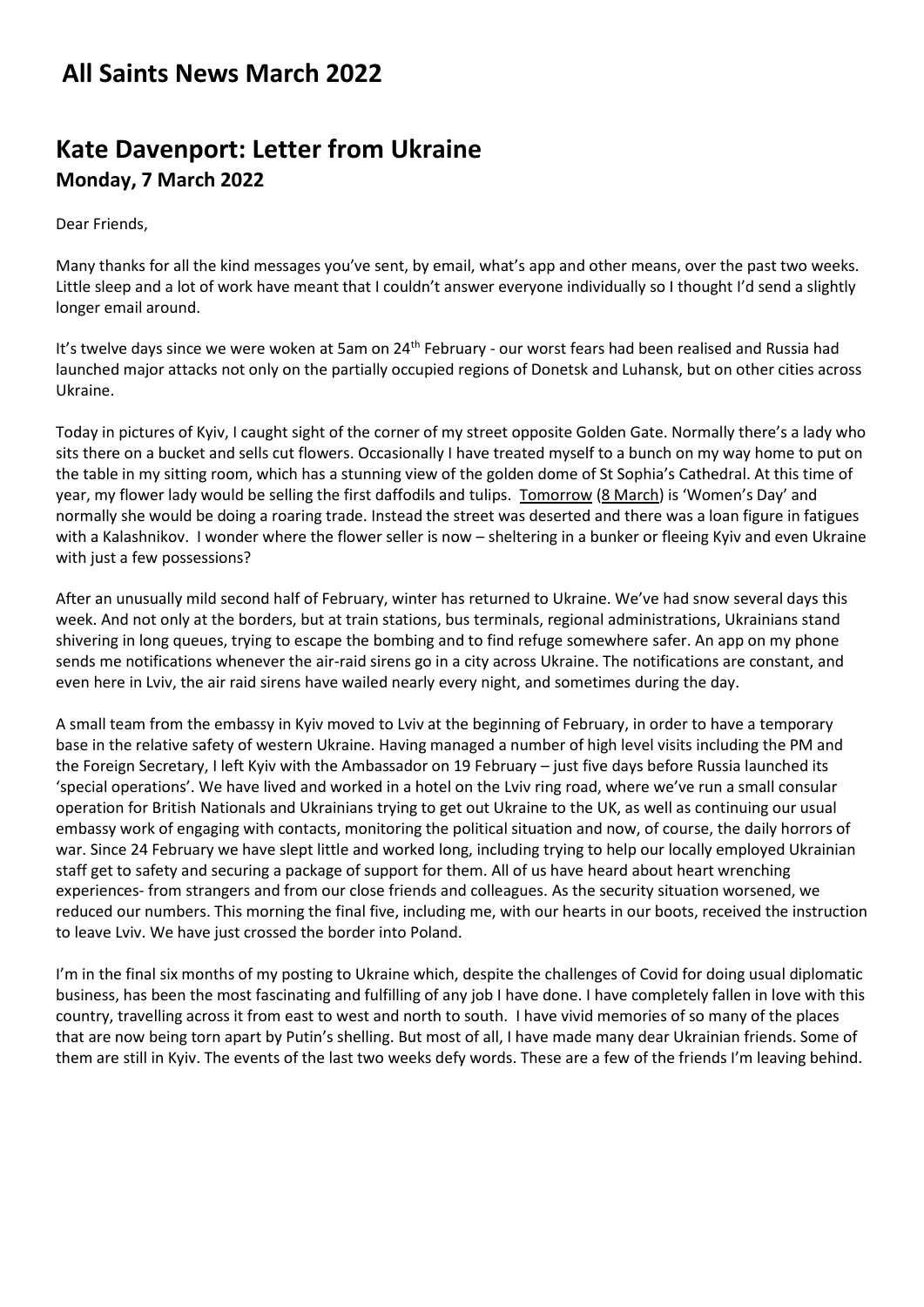Elena - my trail running friend - together we ran up and conquered the summit of великий верх at dawn in sub zero temperatures. Here she is hiding with her beloved golden retriever лучик - Sunbeam and his friend.



Iryna - my dancing friend, a primary school teacher with two young children. Here is her daughter Valya in the shelter with a plea for the war to end.





Oksana - generous, thoughtful, immensely talented dancer, cook and jewellery maker, and passionately committed to her country. She has welcomed me into her home to celebrate Ukrainian Christmas and Easter every year and kept me well supplied with homemade jam. Here she is now working 15 hour days in the military kitchen to feed Kyiv's territorial defence units - civilians who have taken up arms to protect the city.

There are countless more, especially my trail running friends, many of whom have now been conscripted.

Apologies for any typos - doing this on my phone in the car. Thank you again for your kind thoughts and prayers over the past weeks. Please pray for a rapid end to this terrible war, and peace and healing for all those left traumatised by it.

With love from Kate